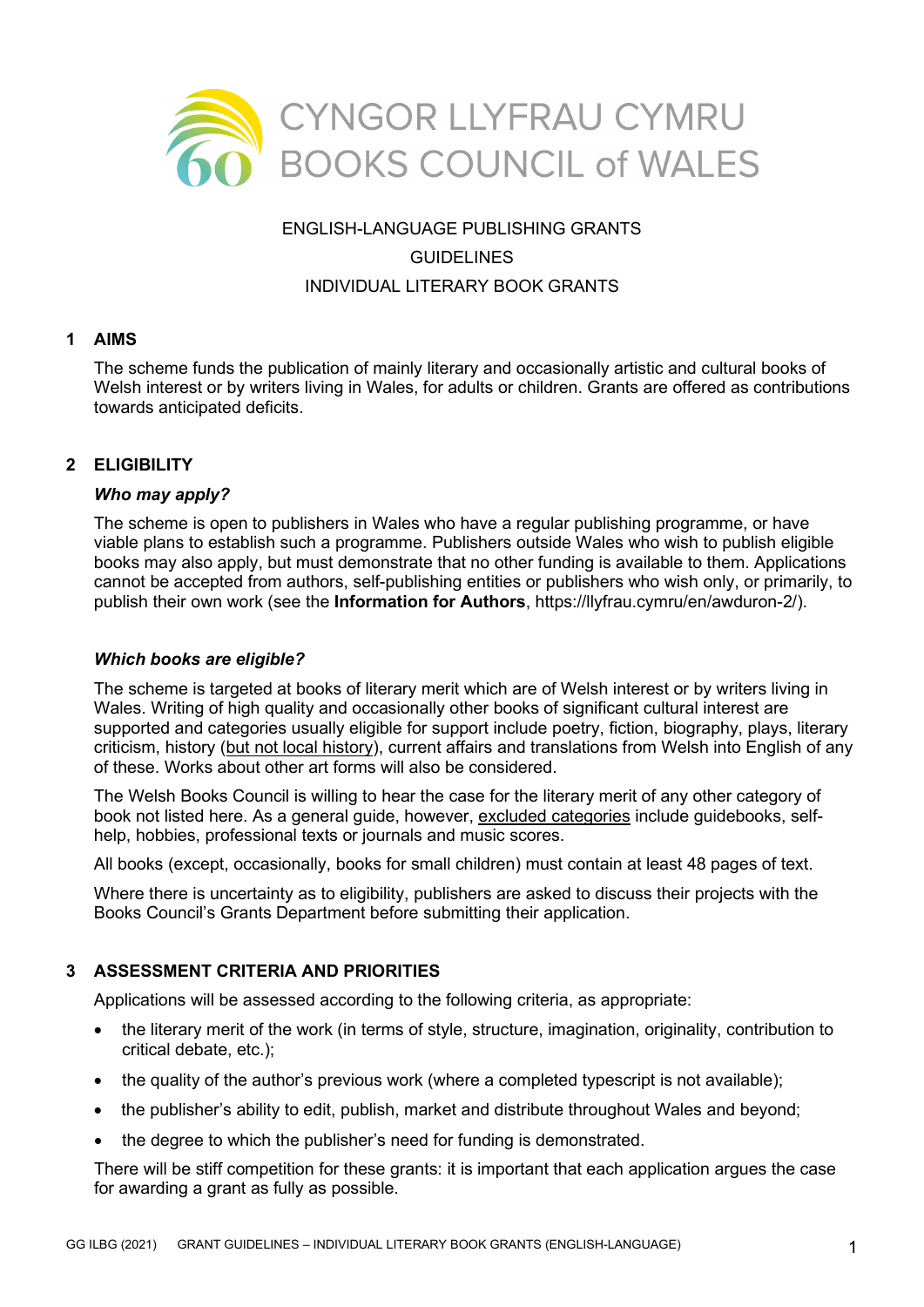# **4 THE GRANT**

- The total annual budget for this scheme is in the region of £60,000.
- There is no minimum or maximum grant, but in general the Books Council seeks to meet the difference between the costs of publishing a book and the likely income from sales of this title in the first two years.
- There is no restriction on the number of applications a publisher may submit, but please bear in mind that competition will be fierce and funds finite.

# **5 APPLICATION PROCEDURE AND TIMETABLE**

- Applications must be made on the application form [GA ILBG (2021)] which may be obtained from the address at the end of this document.
- The completed form must be accompanied by a complete typescript of the book. In certain cases, a sample and/or synopsis may be acceptable, but publishers who wish to explore this option should contact the Publishing Development Department before submitting their application (please note that such applications will be competing against full manuscripts that have, in some cases, also been fully edited).
- Publishers should highlight any additional information which will help the Books Council make an informed judgement (e.g. about illustrations or other material not signalled in the typescript).
- Typescripts may be submitted before creative editing is undertaken or completed, but it is the publisher's responsibility to make clear, in the provided space on the application form, the extent and type of work to be done. The publisher must also note the anticipated timescale for completion of outstanding work and give the name of the editor who will work on the typescript. Applicants are also referred to the section on Assessment Criteria and Priorities in respect of this point. Publishers are advised that if the editorial work or authorial rewrite needed is so extensive as to raise doubts as to the likely quality of the end product, the Books Council may defer a decision on the application and request the publisher resubmits the application after further work has been undertaken. While the publisher will not be asked to resubmit if there is no likelihood of a grant, no promise can be offered that a grant will be awarded on resubmission, and the manuscript will be subject to the usual assessments of literary merit.
- The Books Council of Wales will commission its own report(s) on the submitted work, which will recommend to the English-language Publishing Development Subcommittee whether a grant should be offered. Copies of these reports will be sent to the publisher. The identity of the Books Council's reader(s), however, will only be made known with their consent.
- Applications are considered by the English-language Publishing Development Subcommittee, which meets four times a year, usually in February, May, July and October. Deadlines for applications are posted on BCW's website and may also be obtained from the address below. Applicants will be informed of decisions within a week of the Subcommittee meeting.
- Grants will not be awarded retrospectively. Publishers should allow sufficient time between a Panel meeting and the planned publication date (six months) to avoid committing to publication before hearing the outcome of their application. Should the publication date be too close to the date of the Subcommittee meeting, the Panel may assume that there is not a genuine need for grant-aid.
- All publishers in receipt of an Individual Publishing Grant must adhere to the General Terms and Conditions [GT&C ILBG (2021)], including the timely supply of bibliographical data and making grant-aided titles available through normal trade channels (including the Books Council's Distribution Centre). Publishers are asked to familiarise themselves with this document before proceeding with an application.